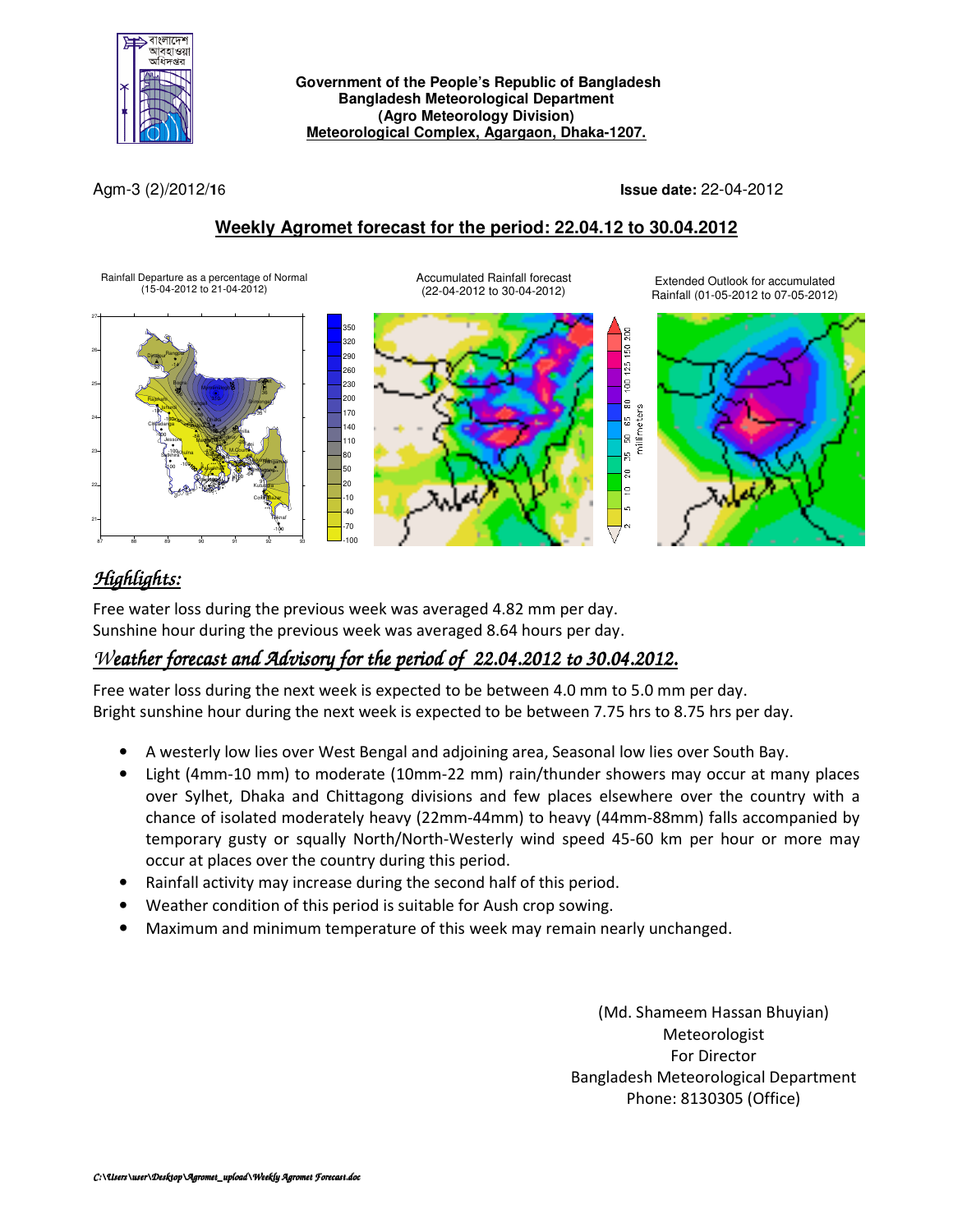### **Bangla Version**

### পূর্বাভাস, সময়: **২২-০৪-২০১২ থেকে ৩০-০৪-২০১২**



36

**Sylhet** 

91 \*\*\* \*\*\*

**Chittagong** Sitakunda <sub>Rangamati</sub>

 $100 - 64$ -100

HatiyaSandwip Kutub<mark>dia</mark>

-69 -39 5 -29

Feni M.Court Chandpur Comilla

> \*\*\* -100

Coxs<sup>Bazar</sup> Teknaf Accumulated Rainfall forecast (22-04-2012 to 30-04-2012)

Extended Outlook for accumulated Rainfall (01-05-2012 to 07-05-2012)



#### *প্ৰধান বৈশিষ্ট্য সমহঃ-*

21

22

23

24

25

26

87 88 89 90 91 92 93

156 -84 -41

Dhaka Faridpur Madaripur

> $\mathbf{r}$ -100 -100

108

Tangail

76 -100

Bogra Ishurdi

-100 -100 -100

Khulna Jessore Ch<mark>u</mark>adan<mark>ga</mark>

100 <sup>-106</sup>2 Faluak

Satkhira Bara Patuakhali Khepupa **(Kare** 

 $\frac{1}{33}$   $\frac{14}{1}$ 

Dinajpur <sup>Rangpur</sup>

 $30 - 77777$ 

Srimongal Rajshahi

গত সপ্তাহের দৈনিক বাম্পীভবনের গড়  $8.52$  মিঃ মিঃ ছিল। গত সপ্তাহের দৈনিক সর্যকিরণ কালের গড় ৮.৬৪ ঘন্টা ছিল।

#### *আবহাওয়া প্*ৰ্বাভাসঃ- ২২-০৪-২০১২ইং থেকে ৩০-০৪-২০১২ ইং পৰ্যন্ত।

আগামী সপ্তাহের বাষ্পীভবনের দৈনিক গড় মান মিঃমিঃ ৪.০ থেকে ৫.০ মিঃমিঃ থাকতে পারে। আগামী সপ্তাহের সূর্যকিরণকালের দৈনিক গড় মান ৭.৭৫ ঘন্টা থেকে ৮.৭৫ ঘন্টা থাকতে পারে।

- একটি পশ্চিমা লঘুচাপ পশ্চিমবঙ্গ এবং তৎসংলগ্ন এলাকা পৰ্যন্ত বিস্তৃত রয়েছে। একটি মৌসুমী লঘুচাপ দক্ষিণ বঙ্গোপসাগরে অবস্থান করছে।
- এ সপ্তাহে সিলেট, ঢাকা ও চউগ্রাম বিভাগের অনেক স্থানে এবং দেশের অন্যত্র কিছু কিছু স্থানে হালকা (০৪-১০ মিঃ মিঃ) খেকে মাঝারী (১০-২২মিঃ মিঃ) ধরণের বৃষ্টি/বজ্র বৃষ্টির সম্ভাবনা রয়েছে। সেইসাথে দেশের কোথাও কোথাও বিক্ষিগুভাবে উত্তর/উত্তর পশ্চিমদিক হতে অস্থায়ী ভাবে ঘণ্টায় ৪৫-৬০ কিঃমিঃ অথবা আরো অধিক বেগে দমকা/ঝডো হাওয়াসহ মাঝারী ধরণের ভারী (২২-৪৪ মিঃ মিঃ) হতে ভারী (৪৪-৮৮ মিঃমিঃ) বৃষ্টিপাত হতে পারে।
- এ সময়ের দ্বিতীয়ার্ধে বৃষ্টিপাতের পরিমান কিছুটা বৃদ্ধি পেতে পারে।
- এ সময়ের আবহাওয়া আউস বপনের উপযোগী থাকতে পারে।
- এ সপ্তাহে সর্বোচ্চ ও সর্বনিম্ন তাপমাত্রা প্রায় অপরিবর্তিত থাকতে পারে।

(মোঃ শামীম হাসান ভূইয়া) আবহাওয়াবিদ পরিচালকের পক্ষে বাংলাদেশ আবহাওয়া অধিদপ্তর ফোনঃ ৮১৩০৩০৫ (দপ্তর)